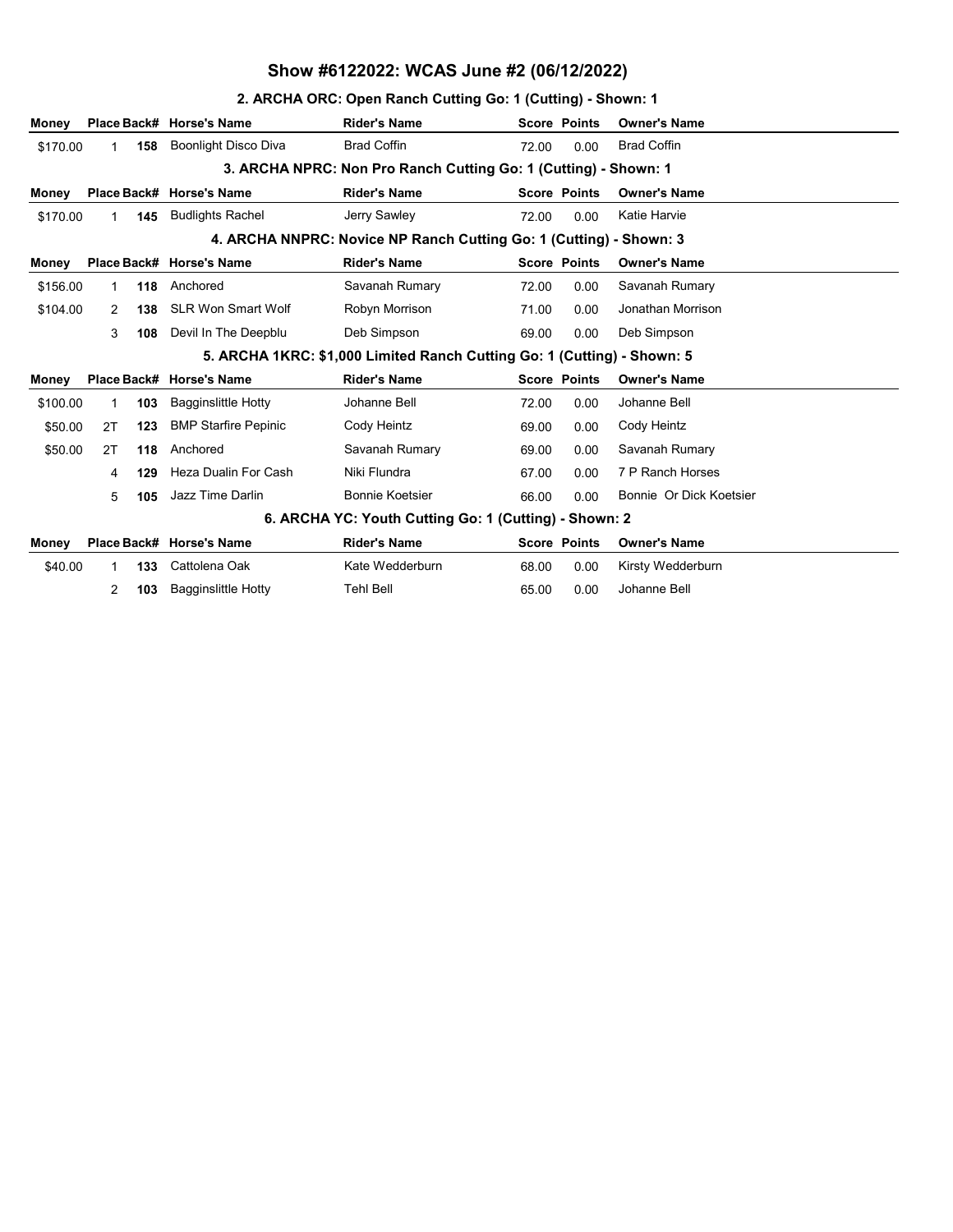# Money Place Back# Horse's Name 
(Rider's Name Score Points Owner's Name Score Points Score Internal Property Name \$137.50 1 135 FFL Rogerwillcow Theresa Agar 138.01 0.00 Clayton Agar \$82.50 2 108 Devil In The Deepblu Deb Simpson 138.00 0.00 Deb Simpson \$55.00 3 137 Mister Twizzler **Becky DePaoli** 137.50 0.00 Becky DePaoli 4 **160** Ferns Whiz **136.50 COVERS** Krystal Meade 136.50 0.00 Krystal Meade 5 127 Styln Metallic Booty Terri Holowath 69.50 0.00 Bart & Terri Holowath 8. ARCHA ALNPB: Limited Non Pro Boxing Go: C (Composite) - Shown: 7 Money Place Back# Horse's Name **Rider's Name** Score Points Owner's Name \$124.00 1 137 Mister Twizzler Becky DePaoli 142.50 0.00 Becky DePaoli \$93.00 2 104 Bizzy Boon **Darquise Beauchesne** 141.50 0.00 Darquise Beauchesne \$62.00 3 130 Haidas Genuine Peppy Nicole Smith 140.50 0.00 Bev Graham \$31.00 4 116 V Eight Tuff Ichi Dave Webster 139.00 0.00 Dave Webster 5T 114 Yahoo Casino Royalle Jacquie McArthur 137.50 0.00 Mcarthur Stud Farm 5T 140 Gin With A LilTwist Leeanne Lote 137.50 0.00 Leeanne Lote 7 105 Jazz Time Darlin Bonnie Koetsier 70.50 0.00 Bonnie Or Dick Koetsier 9. ARCHA RHB: Ranch Hand Boxing Go: C (Composite) - Shown: 5 Money Place Back# Horse's Name **Rider's Name** Score Points Owner's Name \$62.50 1 145 Budlights Rachel Jerry Sawley 140.00 0.00 Katie Harvie \$37.50 2 109 Delaney Rey Scott Cressman 137.50 0.00 Scott Cressman \$25.00 0.00 3 110 Madam Justice Pepto Marilyn Anderson 137.00 Marilyn Anderson 4 163 Lil Rey Of Hope Leanne Cressman 134.50 0.00 Scott & Leanne Cressman 5 166 Smartlilroyalpeppy Chelsea Cunningham 130.50 0.00 Chelsea Cunningham 10. ARCHA AYBX: Youth Boxing (18 and under) Go: C (Composite) - Shown: 1 Money Place Back# Horse's Name **Rider's Name** Score Points Owner's Name \$20.00 1 112 BSF Sophisticated Me Soleil Seitz 136.00 0.00 Jennifer Soltys 15. ARCHA ANPH: Non Pro Snaffle / Hackamore Go: C (Composite) - Shown: 1 Money Place Back# Horse's Name **Rider's Name** Score Points Owner's Name \$185.00 1 123 BMP Starfire Pepinic Cody Heintz 143.50 0.00 Cody Heintz 16. ARCHA AOB: Open Bridle Go: C (Compsoite) - Shown: 2 Money Place Back# Horse's Name **Rider's Name** Score Points Owner's Name \$275.00 1 141 Reydas Sugar Kat Sarah Wolfs 138.00 0.00 Sarah Wolfs 2 119 Wright Acres **Clint C. Swales** 72.00 0.00 Randi McCook 17. ARCHA ANPTR: Non Pro Two Rein Go: C (Composite) - Shown: 2 Money Points Place Back# Horse's Name Rider's Name Score Owner's Name \$190.00 1 133 Cattolena Oak Kate Wedderburn 141.50 0.00 Kirsty Wedderburn 2 **100** Son Of A Sweet Shine Randi McCook 140.00 0.00 Randi McCook 18. ARCHA AOH: Open Snaffle Bit / Hackamore WCH Go: C (Composite) - Shown: 3 Money Place Back# Horse's Name **Rider's Name Score Points** Owner's Name \$225.00 1 **121** HoldOnToUrShorts Clint C. Swales 146.00 0.00 7P Ranch \$150.00 2 120 Lookin At Blu Rey Clint C. Swales 145.00 0.00 Jerry Sawley 3 122 Miss Crimson Tide Clint C. Swales 68.50 0.00 Bob Hawkins 19. ARCHA ANPB: Non Pro Bridle WCH Go: C (Composite) - Shown: 1 Money Place Back# Horse's Name **Rider's Name** Score Points Owner's Name \$190.00 1 144 Mates Irish Hickory Lorne E. Bodell 137.50 0.00 Lorne E. Bodell

7. ARCHA ANPBO: Non Pro Boxing Go: C (Composite) - Shown: 5

20. ARCHA 2KLR: \$2000 Limited Rider WCH Go: C (Composite) - Shown: 6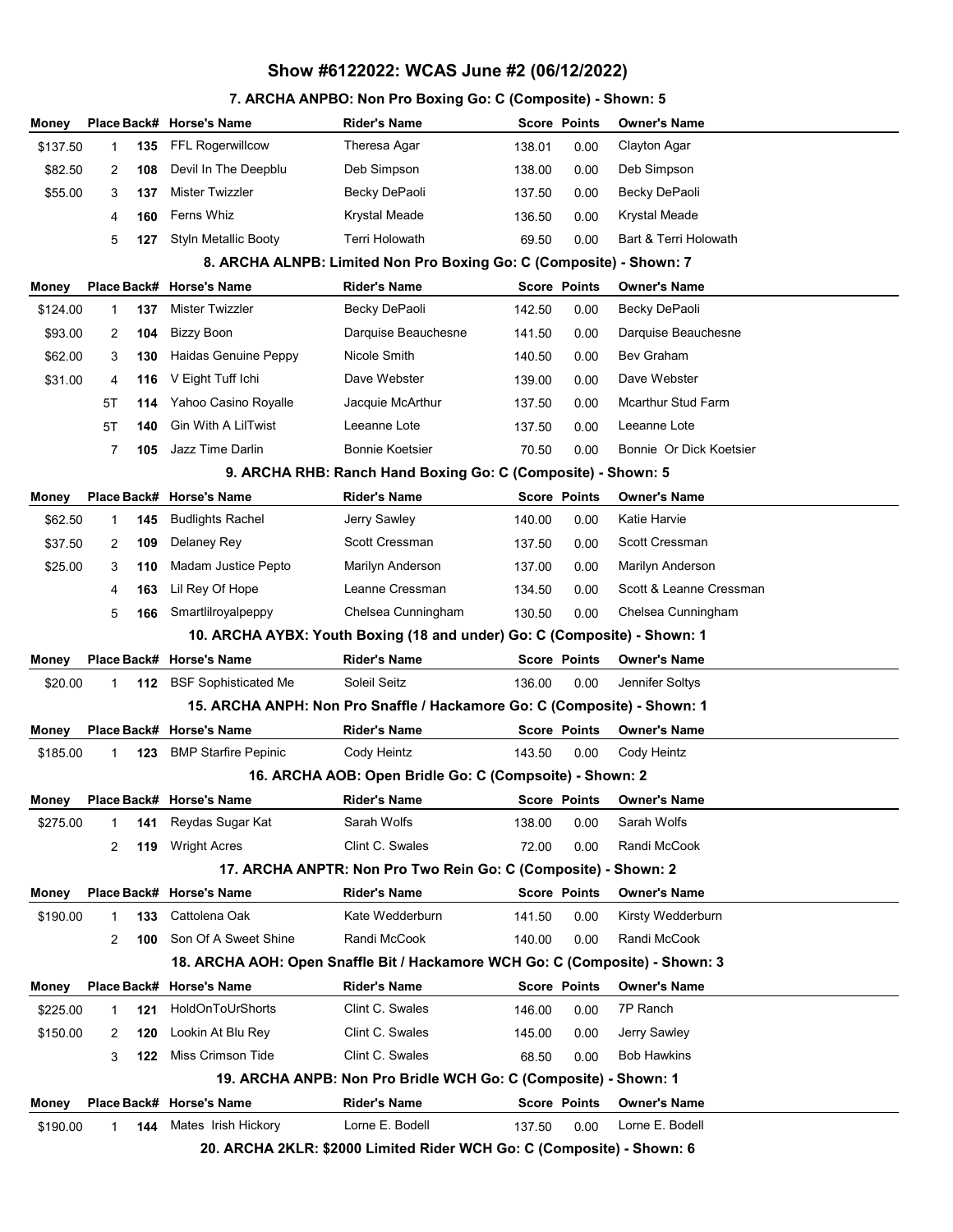| Money                                                        |                                                                      |     | Place Back# Horse's Name    | <b>Rider's Name</b>                                                    |        | <b>Score Points</b> | Owner's Name              |  |  |  |
|--------------------------------------------------------------|----------------------------------------------------------------------|-----|-----------------------------|------------------------------------------------------------------------|--------|---------------------|---------------------------|--|--|--|
| \$180.00                                                     | 1                                                                    | 147 | Text Him                    | Collin Stochmanski                                                     | 139.50 | 0.00                | Collin Stochmanski        |  |  |  |
| \$108.00                                                     | 2                                                                    | 129 | Heza Dualin For Cash        | Niki Flundra                                                           | 138.00 | 0.00                | 7 P Ranch Horses          |  |  |  |
| \$72.00                                                      | 3                                                                    | 111 | <b>BSF Scratchnsilk</b>     | Jennifer Soltys                                                        | 137.50 | 0.00                | Jennifer Soltys           |  |  |  |
|                                                              | 4                                                                    | 128 | Leopards Choice             | Liam O'Brien                                                           | 131.00 | 0.00                | Liam O'Brien              |  |  |  |
|                                                              | 5                                                                    | 124 | Baraka Lights               | Johanne Bell                                                           | 128.00 | 0.00                | Johanne Bell              |  |  |  |
|                                                              | 6                                                                    | 115 | Nicatini                    | Don Burkinshaw                                                         | 67.00  | 0.00                | Don Burkinshaw            |  |  |  |
|                                                              | 65. ARCHA ABD: Box Drive Go: C (Composite) - Shown: 2                |     |                             |                                                                        |        |                     |                           |  |  |  |
| Money                                                        |                                                                      |     | Place Back# Horse's Name    | <b>Rider's Name</b>                                                    |        | <b>Score Points</b> | <b>Owner's Name</b>       |  |  |  |
| \$170.00                                                     | 1                                                                    | 140 | <b>Gin With A LilTwist</b>  | Leeanne Lote                                                           | 141.50 | 0.00                | Leeanne Lote              |  |  |  |
|                                                              | 2                                                                    | 114 | Yahoo Casino Royalle        | Jacquie McArthur                                                       | 132.50 | 0.00                | <b>Mcarthur Stud Farm</b> |  |  |  |
|                                                              | 72. NRCHA NPBX: Non Pro Boxing Go: C (Composite) - Shown: 4          |     |                             |                                                                        |        |                     |                           |  |  |  |
| Money                                                        |                                                                      |     | Place Back# Horse's Name    | <b>Rider's Name</b>                                                    |        | <b>Score Points</b> | <b>Owner's Name</b>       |  |  |  |
| \$180.00                                                     | 1                                                                    | 108 | Devil In The Deepblu        | Deb Simpson                                                            | 138.00 | 0.00                | Deb Simpson               |  |  |  |
| \$120.00                                                     | 2                                                                    | 137 | <b>Mister Twizzler</b>      | Becky DePaoli                                                          | 137.50 | 0.00                | Becky DePaoli             |  |  |  |
|                                                              | 3                                                                    | 146 | <b>WKK Whiskeyontheroad</b> | <b>Billie Jo Belt</b>                                                  | 136.50 | 0.00                | <b>Billie Jo Belt</b>     |  |  |  |
|                                                              | 4                                                                    | 127 | Styln Metallic Booty        | <b>Terri Holowath</b>                                                  | 69.50  | 0.00                | Bart & Terri Holowath     |  |  |  |
|                                                              | 73. NRCHA INPBX: Intermediate Non Pro Boxing Go: C - Shown: 1        |     |                             |                                                                        |        |                     |                           |  |  |  |
| Money                                                        |                                                                      |     | Place Back# Horse's Name    | <b>Rider's Name</b>                                                    |        | <b>Score Points</b> | <b>Owner's Name</b>       |  |  |  |
| \$50.00                                                      | 1                                                                    | 137 | Mister Twizzler             | Becky DePaoli                                                          | 137.50 | 0.00                | Becky DePaoli             |  |  |  |
|                                                              | 82. NRCHA LNPBX: Limited Non Pro Boxing Go: C (Composite) - Shown: 6 |     |                             |                                                                        |        |                     |                           |  |  |  |
| Money                                                        |                                                                      |     | Place Back# Horse's Name    | <b>Rider's Name</b>                                                    |        | <b>Score Points</b> | <b>Owner's Name</b>       |  |  |  |
| \$150.00                                                     | 1                                                                    | 137 | <b>Mister Twizzler</b>      | Becky DePaoli                                                          | 142.50 | 0.00                | Becky DePaoli             |  |  |  |
| \$90.00                                                      | 2                                                                    | 104 | Bizzy Boon                  | Darquise Beauchesne                                                    | 141.50 | 0.00                | Darquise Beauchesne       |  |  |  |
| \$60.00                                                      | 3                                                                    | 116 | V Eight Tuff Ichi           | Dave Webster                                                           | 139.00 | 0.00                | Dave Webster              |  |  |  |
|                                                              | 4T                                                                   | 114 | Yahoo Casino Royalle        | Jacquie McArthur                                                       | 137.50 | 0.00                | <b>Mcarthur Stud Farm</b> |  |  |  |
|                                                              | 4T                                                                   | 140 | <b>Gin With A LilTwist</b>  | Leeanne Lote                                                           | 137.50 | 0.00                | Leeanne Lote              |  |  |  |
|                                                              | 6                                                                    | 105 | Jazz Time Darlin            | <b>Bonnie Koetsier</b>                                                 | 70.50  | 0.00                | Bonnie Or Dick Koetsier   |  |  |  |
|                                                              |                                                                      |     |                             | 92. ARCHA RHY: Buckaroo Ranch Hand Boxing Go: C (Composite) - Shown: 2 |        |                     |                           |  |  |  |
| Money                                                        |                                                                      |     | Place Back# Horse's Name    | Rider's Name                                                           |        | <b>Score Points</b> | <b>Owner's Name</b>       |  |  |  |
| \$40.00                                                      | 1                                                                    | 131 | Miss Bingo Acre             | <b>Brooklyn Smith</b>                                                  | 138.50 | 0.00                | Shaylene Gladstone        |  |  |  |
|                                                              | 2                                                                    | 103 | <b>Bagginslittle Hotty</b>  | <b>Tehl Bell</b>                                                       | 132.50 | 0.00                | Johanne Bell              |  |  |  |
| 100. NRCHA BD: Box Drive Go: C (Composite) - Shown: 2        |                                                                      |     |                             |                                                                        |        |                     |                           |  |  |  |
| <b>Money</b>                                                 |                                                                      |     | Place Back# Horse's Name    | <b>Rider's Name</b>                                                    |        | <b>Score Points</b> | <b>Owner's Name</b>       |  |  |  |
| \$100.00                                                     | 1                                                                    | 140 | Gin With A LilTwist         | Leeanne Lote                                                           | 141.50 | 0.00                | Leeanne Lote              |  |  |  |
|                                                              | 2                                                                    | 114 | Yahoo Casino Royalle        | Jacquie McArthur                                                       | 132.50 | 0.00                | Mcarthur Stud Farm        |  |  |  |
| 122. NRCHA YCH: Youth Cow Horse Go: C (Composite) - Shown: 1 |                                                                      |     |                             |                                                                        |        |                     |                           |  |  |  |
| Money                                                        |                                                                      |     | Place Back# Horse's Name    | <b>Rider's Name</b>                                                    |        | <b>Score Points</b> | <b>Owner's Name</b>       |  |  |  |
| \$70.00                                                      | 1                                                                    | 156 | <b>High Suspense</b>        | Ella Davis                                                             | 137.50 | 0.00                | Jim Dobler                |  |  |  |
|                                                              | 142. NRCHA OTR: Open Two Rein Go: C (Composite) - Shown: 1           |     |                             |                                                                        |        |                     |                           |  |  |  |
| Money                                                        |                                                                      |     | Place Back# Horse's Name    | <b>Rider's Name</b>                                                    |        | <b>Score Points</b> | <b>Owner's Name</b>       |  |  |  |
| \$150.00                                                     | 1                                                                    |     | 116 V Eight Tuff Ichi       | Clint C. Swales                                                        | 132.00 | 0.00                | Dave Webster              |  |  |  |
| 163. NRCHA OB: Open Bridle Go: C (Compsoite) - Shown: 1      |                                                                      |     |                             |                                                                        |        |                     |                           |  |  |  |
| Money                                                        |                                                                      |     | Place Back# Horse's Name    | <b>Rider's Name</b>                                                    |        | <b>Score Points</b> | <b>Owner's Name</b>       |  |  |  |
| \$325.00                                                     | 1                                                                    | 141 | Reydas Sugar Kat            | Sarah Wolfs                                                            | 138.00 | 0.00                | Sarah Wolfs               |  |  |  |

172. NRCHA NPTR: Non Pro Two Rein Go: C (Composite) - Shown: 2